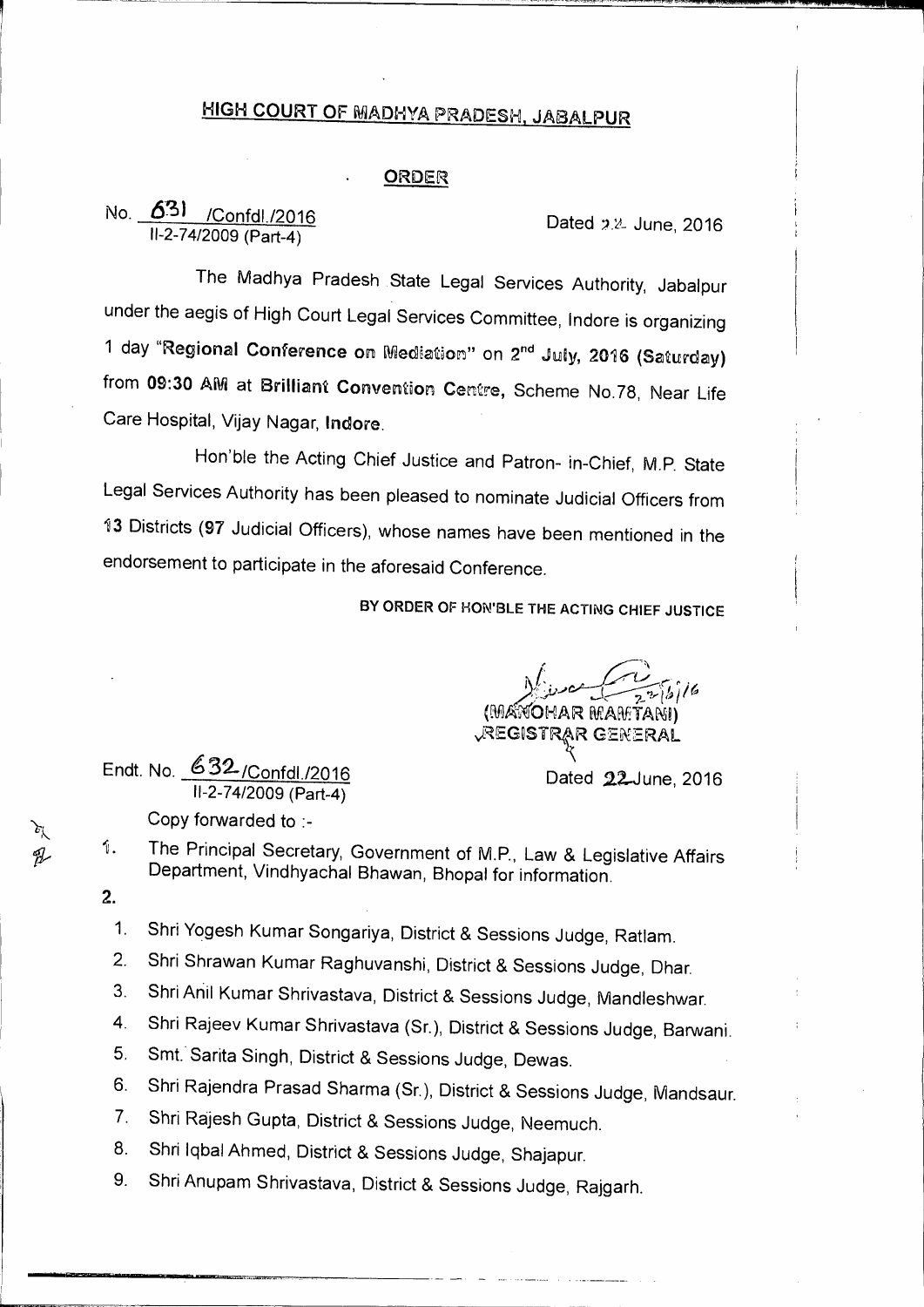- **10. Shri Satyendra Kumar Singh, District & Sessions Judge, Ujjain.**
- **11. Shri Rajendra Kumar (Verma), District & Sessions Judge, Alirajpur.**
- **12. Shri Shyamkant Kulkarni, Special Judge SC/ST (P.A) Act, Sehore under orders of transfer to Jhabua as District & Sessions Judge, Jhabua.**
- **13. Shri Bhupendra Kumar Nigam, Registrar (Administration), High Court of M.P., Jabalpur under orders of transfer to Indore as District & Sessions Judge, Indore.**
- **14. Shri Umesh Kumar Gupta, A.D.J., Narsingarh, District Rajgarh.**
- **15. Shri Ratnesh Chandra Singh Bisen, II A.D.J., Biaora, District Rajgarh.**
- **16. Shri Rahas Bihari Gupta, II A.D.J., Mhow, District Indore.**
- **17. Ku. Neena Ashapure, A.D.J., Kannod, District Dewas.**
- **18. Shri Rajeev Kumar Karmahe, I A.D.J., Shujalpur, District Shajapur.**
- **19. Ku. Sadhana Maheshwari, II A.D.J., Sendhwa, District Barwani.**
- **20. Smt. Vidhi Saxena, A.D.J., Agar, District Shajapur.**
- **21. Shri Ravindra Singh Kushwah, A.D.J., Manasa, District Neemuch.**
- **22. Smt. Maya Vishwalal, I A.D.J., Jaora, District Ratlam.**
- **23. Shri Puran Chandra Gupta, A.D.J., Mahidpur, District Ujjain.**
- **24. Shri Vivek Kumar Shrivastava, A.D.J., Khachraud, District Ujjain.**
- **25. Shri Anil Kumar Singh, A.D.J., Sonkatch, District Dewas.**
- **26. Shri Naththu Singh Dawar, IV A.D.J., Khargone, District Mandleshwar.**
- **27. Shri Kalusingh Bariya, A.D.J., Dharampuri, District Dhar.**
- **28. Shri Dagdu Singh Chouhan, A.D.J., Jobat, District Alirajpur.**
- **29. Shri Kailash Chandra Yadav, A.D.J., Susner, District Shajapur.**
- **30. Shri Atul Kumar Khandelwal, A.D.J., Sardarpur, District Dhar.**
- **31. Shri Ashok Kumar Sharma (Jr.1), A.D.J., Sarangpur, District Rajgarh.**
- **32. Shri Sanjay Kumar Chaturvedi, A.D.J., Kukshi, District Dhar.**
- **33. Shri Sanjiv Jain, A.D.J., Khategaon, District Dewas.**
- **34. Shri Sudhir Singh Chouhan, A.D.J., Badnagar, District Ujjain..**
- **35. Smt. Manisha Baser, A.D.J., Bagli, District Dewas.**
- **36. Shri Hemant Joshi, Ill A.D.J., Mhow, District Indore.**
- **37. Smt. Savita Singh, A.D.J., Barwaha, District Mandleshwar.**
- **38. Shri Gangacharan Dubey, I C.J.C1.-I & C.J.M., Khargone, District Mandleshwar.**
- **39. Shri Mukesh Kumar Dangi, I C.J.CI.-1 & C.J.M., Rajgarh.**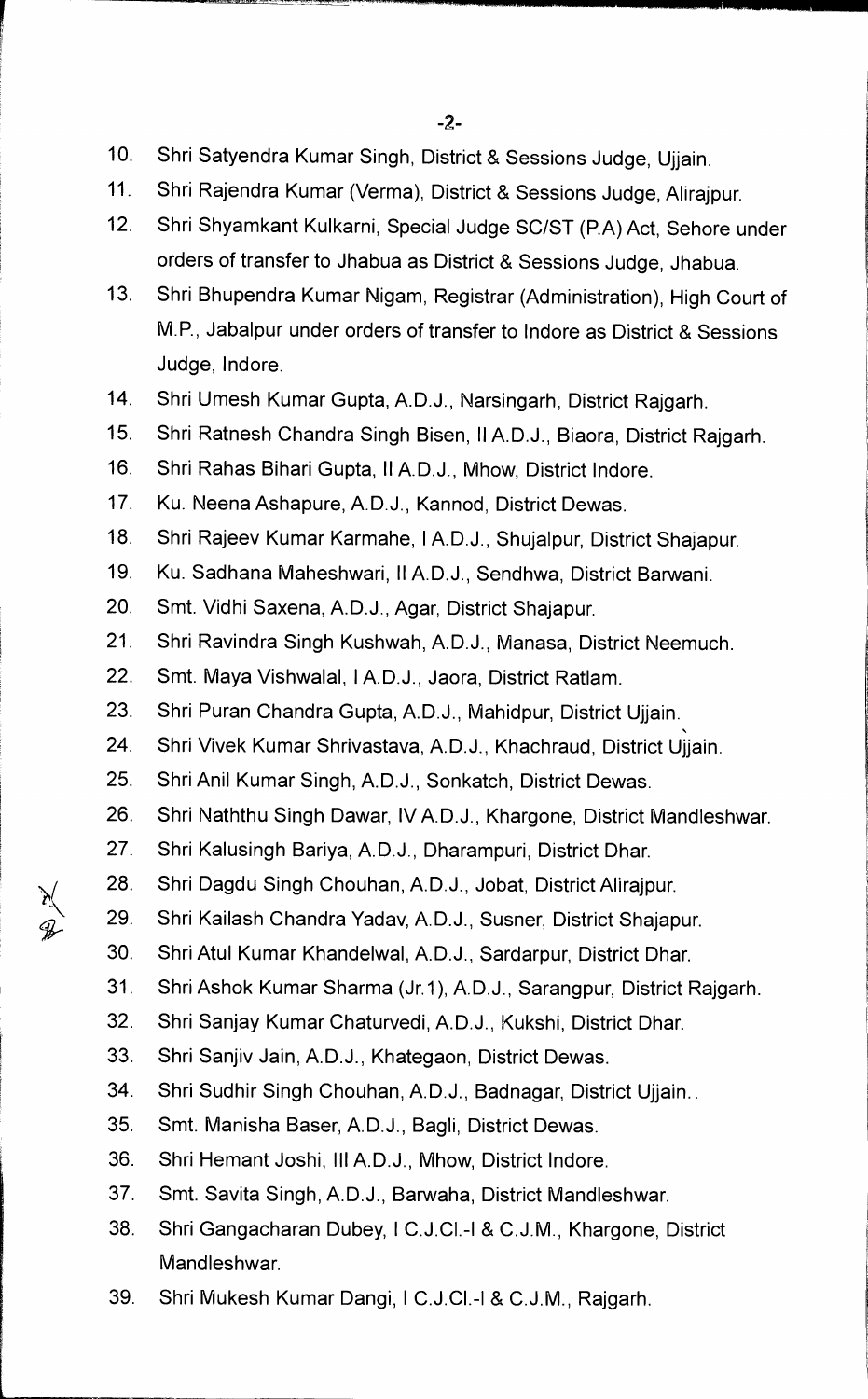- 40. Shri Rajesh Nandeshwar, II C.J.C1.-I & ACJM, Jhabua.
- 41. Smt. Kavita Deep Khare, AJ to 1 C.J.C1.-I & ACJM, Ratlam.
- 42. Smt. Deepali Sharma, 11 C.J.C1.-I & ACJM, Biaora, District Rajgarh.
- 43. Shri Dileep Gupta, 11 C.J.C1.-I & ACJM, Umaria.
- 44. Shri Amit Ranjan Samadhiya, XXIV C.J.C1.-I & ACJM, Indore.
- 45. Shri Shashi Bhushan Sharma, C.J.CI.1& ACJM, Kasrawad, Mandleshwar.
- 46. Shri Yogendra Kumar Tyagi, 1AJ to 1 C.J.C1.-I & ACJM, Shajapur.
- 47. Dr. Smt. Shubhra Singh, III C.J.CI.-I & ACJM, Dewas.
- 48. Smt. Vandana Raj Pandey, C.J.C1.-I & ACJM, Anjad, District Barwani.
- 49. Shri Kamlesh Kumar ltawadia, XVII C.J.C1.-I, Bhopal.
- 50. Shri Ramgopal Prajapati, C.J.C1.-I, Khachraud, District Ujjain.
- 51. Shri Ashish Tankle, 1 C.J.C1.-I, Mhow, District Indore.
- 52. Shri Harprasad Banshkar, C.J.C1.-I, Jawad, District Neemuch.
- 53. Shri Rajkumar Yadav, IX C.J.C1.-I, Jabalpur.
- 54. Shri Radheshyam Madiya, C.J.C1.-I, Thandla, District Jhabua.
- 55. Shri Ashutosh Shukla, VI C.J.C1.-I, Ujjain.
- 56. Shri Omprakash Singh Raghuwanshi (Jr.), IV C.J.C1.-I, Dewas.
- 57. Smt. Saeeda Vinita, C.J.C1.-I, Sanwer, District Indore.
- 58. Shri Sushil Kumar Joshi, C.J.C1.-I, Jaisinghnagar, District Shahdol.
- 59. Ku. Rashmina Parwez Mansuri, AJ to I C.J.Cl.-I, Alote, District Ratlam.
- 60. Shri Sanjay Kumar Gupta (Jr.), II C.J.C1.-I, Barwani.
- 61. Shri Kishore Kumar Gehalot, 11 C.J.C1.-I, Neemuch.
- 62. Smt. Sonal Patel, C.J.C1.-I, Badnawar, District Dhar.
- 63. Shri Chandrashekhar Jaiswal, C.J.C1.-I, Jeerapur, District Rajgarh.
- 64. Shri Dinesh Dewda, III C.J.C1.-I, Khargone, District Mandleshwar.
- 65. Shri Niranjan Kumar Panchal, 11 C.J.C1.-I, Dhar.
- 66. Shri Rajendra Kumar Patidar, C.J.C1.-I, Sendhwa, District Barwani.
- 67. Smt. Usha Tiwari (Bediya), C.J.C1.-I, Khilchipur, District Rajgarh.
- 68. Smt. Prema Sahu, II AJ to 1 C.J.C1.-I, Shahdol.
- 69. Shri Ajay Neel Karothiya, C.J.C1.-I, Agar, District Shajapur.
- 70. Shri Prakash Damor, C.J.C1.-I, Jobat, District Alirajpur.
- 71. Shri Amit Bhuriya, C.J.C1.-I, Mandleshwar.
- 72. Shri Prempal Singh Thakur, C.J.C1.-I, Rajpur, District Barwani.
- 73. Shri Nirmal Mandoriya, AJ to C.J.C1.-I, Sailana, District Ratlam.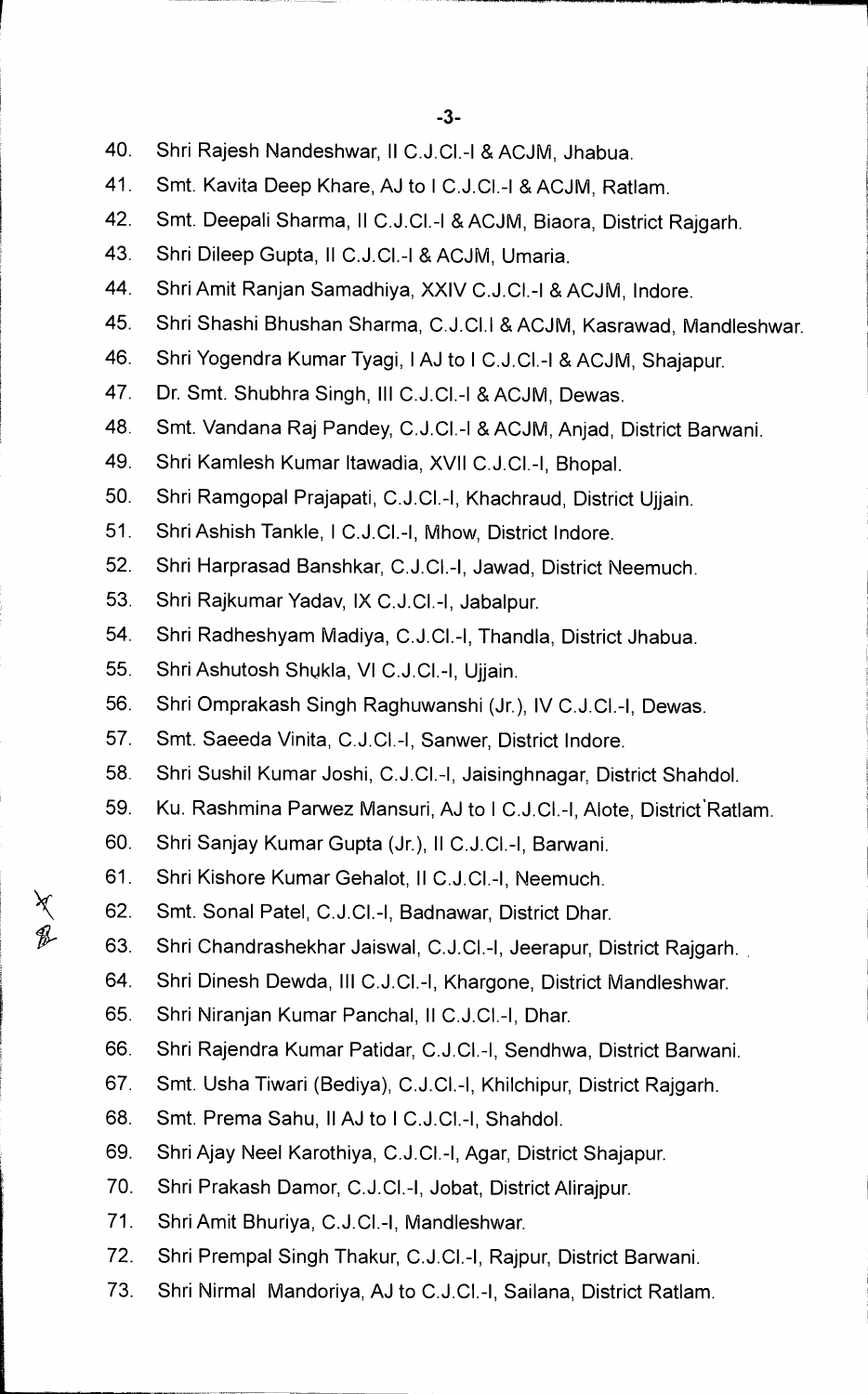- 74. Shri Naresh Kumar Meena, C.J.C1.-I, Bhanpura, District Mandsaur.
- 75. Shri Anil Chouhan, 1 C.J.C1.-I, Petlawad, District Jhabua.
- 76. Shri Vaibhav Saxena, C.J.C1.-I, Tonkkhurd, District Dewas.
- 77. Shri Bharat Kumar Vyas, C.J.C1.-I, Depalpur, District Indore.
- 78. Shri Atul Saxena, C.J.C1.-I, Bhikangaon, District Mandleshwar.
- 79. Shri Manish Kumar Lowanshi, C.J.C1.-I, Khategaon, District Dewas.
- 80. Shri Tarun Singh, C.J.C1.-I, Nagda, District Ujjain.
- 81. Shri Manish Bhatt, C.J.C1.-II, Nalkheda, District Shajapur.
- 82. Shri Indu Kant Tiwari, C.J.CI.-II, Hatod, District Indore.
- 83. Shri Yugal Raghuwanshi, C.J.CI.-11, Sanawad, District Mandleshwar.
- 84. Shri Sandeep Kumar Jain, C.J.CI.-11, Badnawar, District Dhar.
- 85. Shri Ashish Tamrakar, **I** C.J.C1.-II, Alirajpur.
- 86. Shri Rakesh Kumar Patidar (Jr.), AJ to 1 C.J.C1.-II, Beohari, District Shahdol.
- 87. Shri Shiv Kumar Kaushal, IV C.J.C1.-11, Sagar.
- 88. Shri Abhishek Nagraj, V C.J.C1.-11, Sagar.
- 89. Smt. Jyoti Dongre Sharma, C.J.C1.-11, Maheshwar, District Mandleshwar.
- 90. Shri Rajkumar Chouhan, III C.J.CI.-11, Mauganj, District Rewa.
- 91. Shri Dilip Singh Parmar, II C.J.Cl.-II, Alote, District Ratlam.
- 92. Shri Rahul Verma, C.J.C1.-11, Khetia, District Barwani.
- 93. Ku. Swati Bajaj, AJ to I C.J.Cl.-II, Shujalpur, District Shajapur.
- 94. Shri Dinesh Meena, 1 C.J.CI.-11, Badnawar, District Dhar.
- 95. Ku. Ruchita Gurjar, 1 C.J.CI.-11, Tarana, District Ujjain.
- 96. Shri Vishnu Prasad Solanki, C.J.Cl.-II, Sailana, District Ratlam.
- 97. Shri Mahendra Singh Rawat, C.J.C1.-11, Thandla, District Jhabua.

With a direction to participate in the 1 day **"Regionaa Conference on Mediation" on 2<sup>nd</sup> July, 2016 (Saturday) from 09:30 AM at Brilliant Convention Centre, Scheme No. 78, Near Life Care Hospital, Vijay Nagar, Indore.** 

**<b>0** The nominated Judicial Officers have been permitted to attend the Conference either by their Government Vehicle/ Own Vehicle/ **<sup>7</sup>:rain/ Bus and expenses incurred towards trav&ing shall be paid**  as per the prescribed Government rates, as per rules.